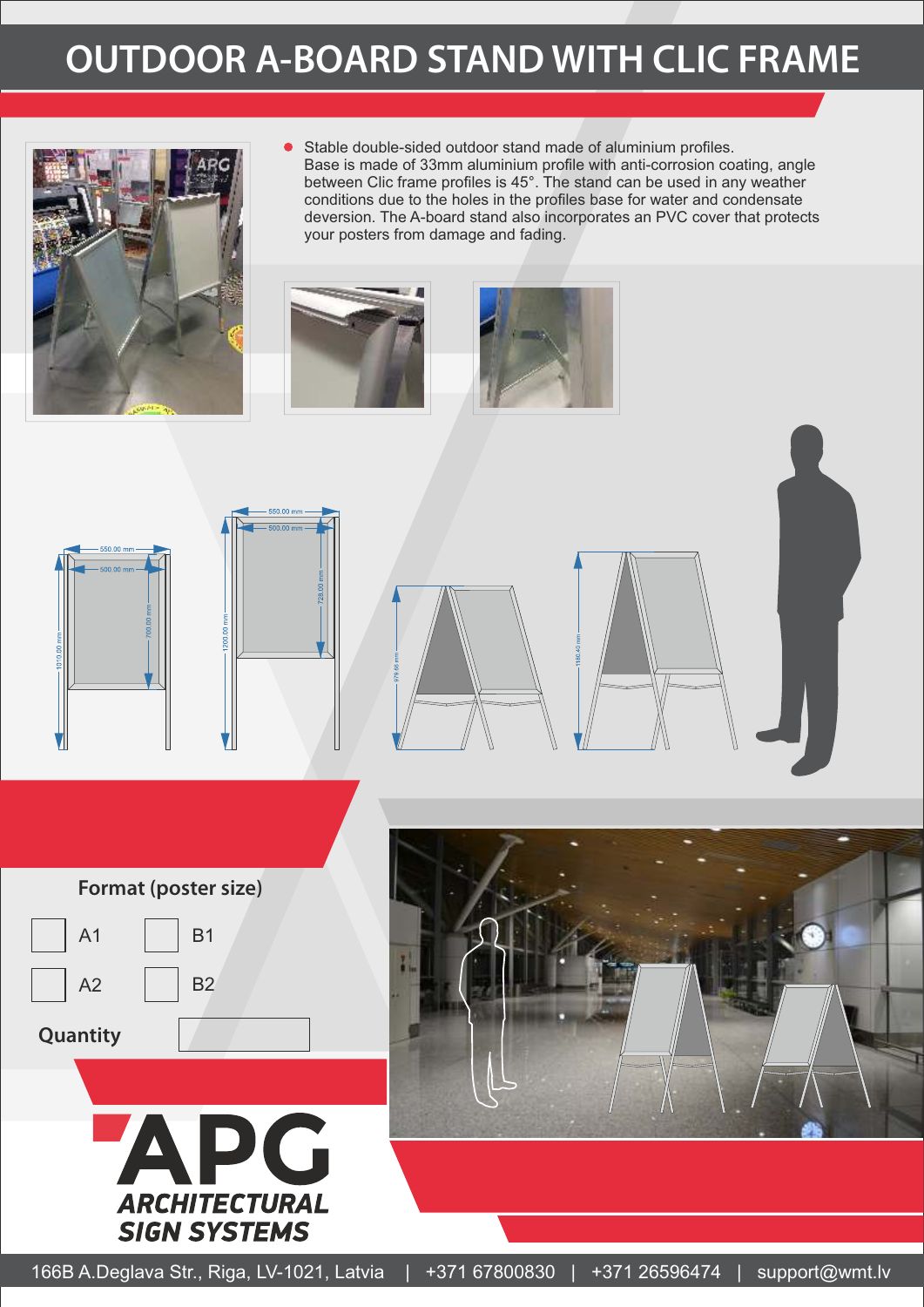## **ADVERTISING CONSTRUCTION WITH LIGHTING**



- Total size 1000x2500 or 1000x2000, tringular construction 1 piece (from 3 or 2 parts). Base - steel plate, for installation on anchor screws, 1 piece.
- The visible part of the construction is made of metal sheet, silver color RAL 9006, connected by cylidrical profiles (anodized aluminium D=60mm).
- **Interior parts of construction: lower part, middle part, top part** or lower part and middle part.
- You can order with or without LED lighting.

Internal parts of the construction: Lower part :

1. Metal sheet;

- Medium part: lockable glass case (max size 841x1189mm (A0)):
	- 1. Backside wall is made of metal;
	- 2. Aluminium profile construction (anodised aluminium);
	- 3. Front monopolycarbonate glass (shockproof material).

#### Top part:

1. Metal sheet;









**It is possible to install the LED lighting of all parts.**







We produce individual designs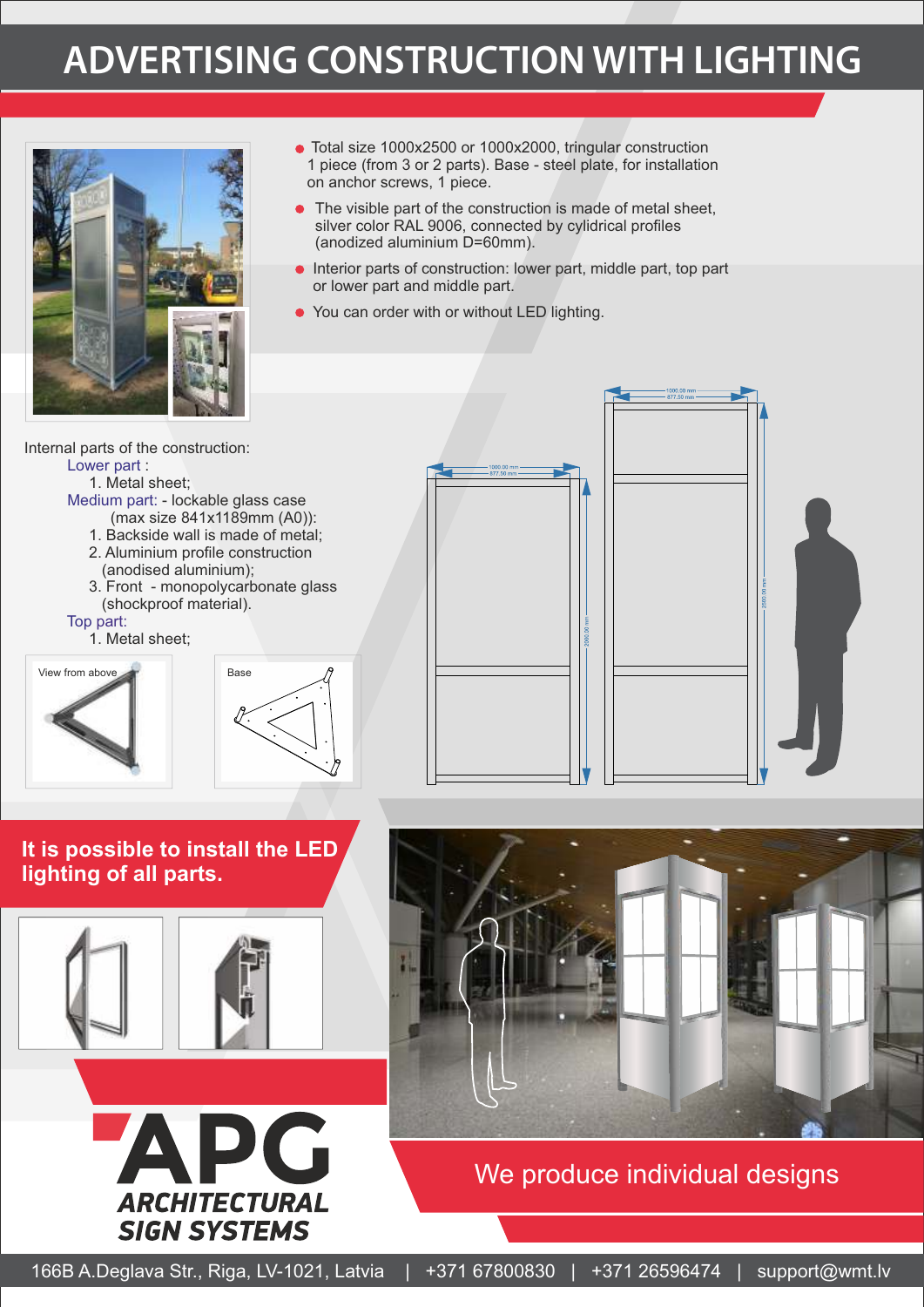# **INFO** *Clic* **stand**



- One-sided or double-sided (A1, B1) advertising stand. An advertising poster can be placed horizontally or vertically.
- Anodised aluminium *Clic* frame 25mm (A4, A3) or 32mm (A1, B1) with snap mechanism for frequent and quick placement and change of posters and other printed products.
- Anodised aluminium leg 50mm x 25mm and base 330mm x 250mm (A4, A3) or two anodised aluminium legs (A1, B1).
- For Indoor, Outdoor use.

### **Booklet holder can be placed on all stands.**